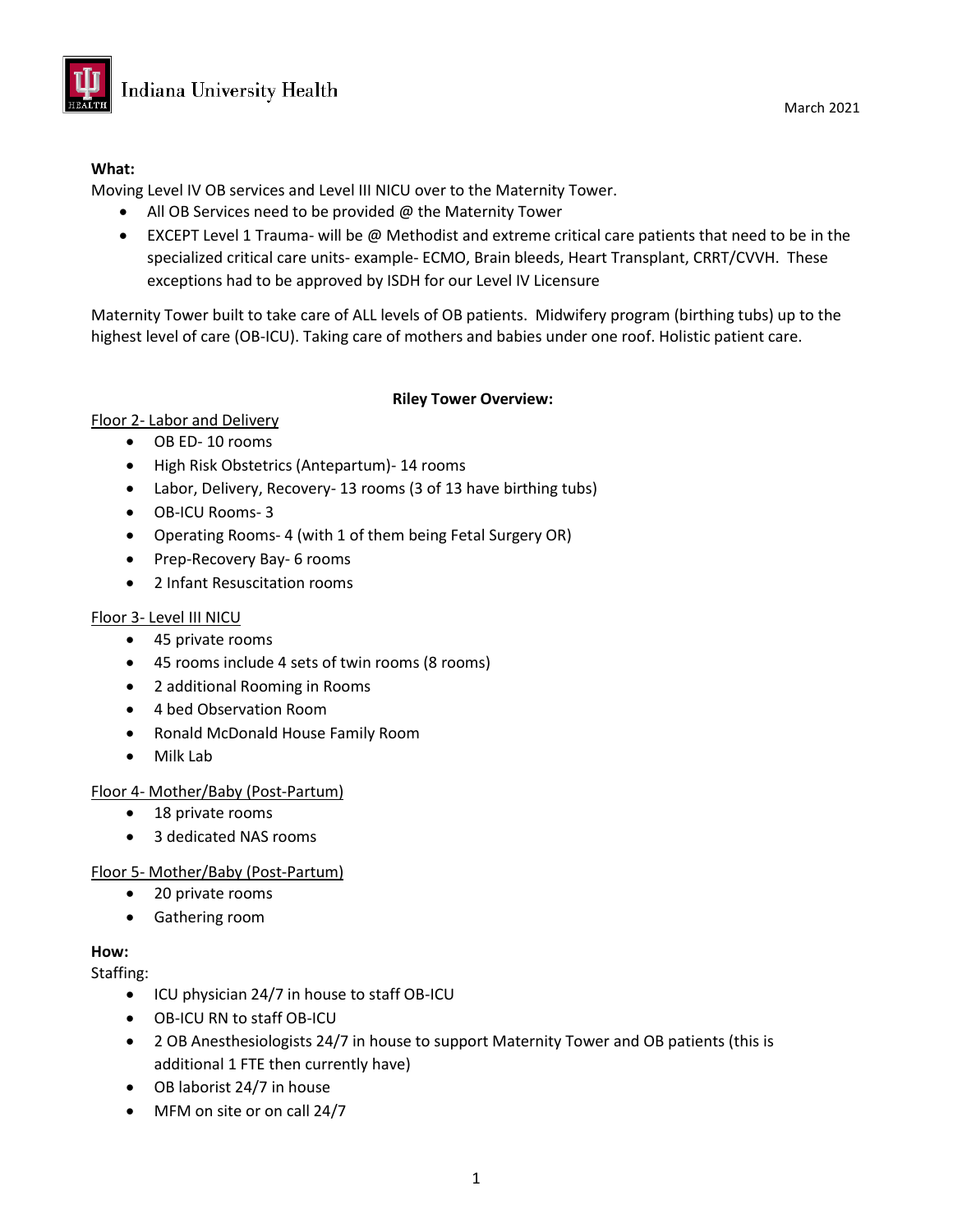#### **Safe Care of Women- Goal to provide all care @ Maternity Tower/Riley**

- Focusing on making sure we can do all the testing and procedures @ Maternity Tower/Riley
	- o US
	- o Echo
	- o IR
	- o Venous Access
	- o Dialysis
	- o Cardiac Cath
	- o EKG
	- o Telemetry monitoring
	- o ERCP- will be done @ University- mapping out process
	- o TEE
- Planning for emergency situations- needing to transfer emergently to Methodist but patient decompensates. Example- emergency ECMO cannulation, trauma at wrong location
	- $\circ$  Plan- pediatric surgical specialists and Riley teams on-site will support emergency activation needs. Currently mapping out process flows, staffing, and equipment needs
- Procedure Locations
	- o All OB cases will be done in Maternity Tower (Total 4 ORs)
	- o Fetal Surgery OR Room 4 will have C-Arm (wound/abscess drains, central line placement, nephrostomy/ureteral stent management). Fetal Surgery OR 4 is where we are planning on doing non-OB procedures but still mapping out process with surgical specialists
	- o IR Lab @ Riley- will do Uterine Artery Embolization, OB Hemorrhage, Internal Fogarty Balloon Placement (equipment too heavy to place in Maternity Tower)
- Consults
	- o Dietary
	- o Wound
	- o Behavioral Health
	- o Pharmacy
	- o PT/OT/Speech Therapy
	- o Medical specialty consults- will come on-site for initial but will have telemedicine option for follow up
	- o Surgical specialty consults- will come on-site from University
- Transport
	- o Getting patients back and forth emergently, urgently, and routine
	- o Auto-accept options to bypass transfer center (decrease response time)
	- o Proactive activation
- Maternal Code Activation
	- o Code Carts- new supplies for Riley
	- o Maternal Code Team, Rapid Response Team (OBERT)